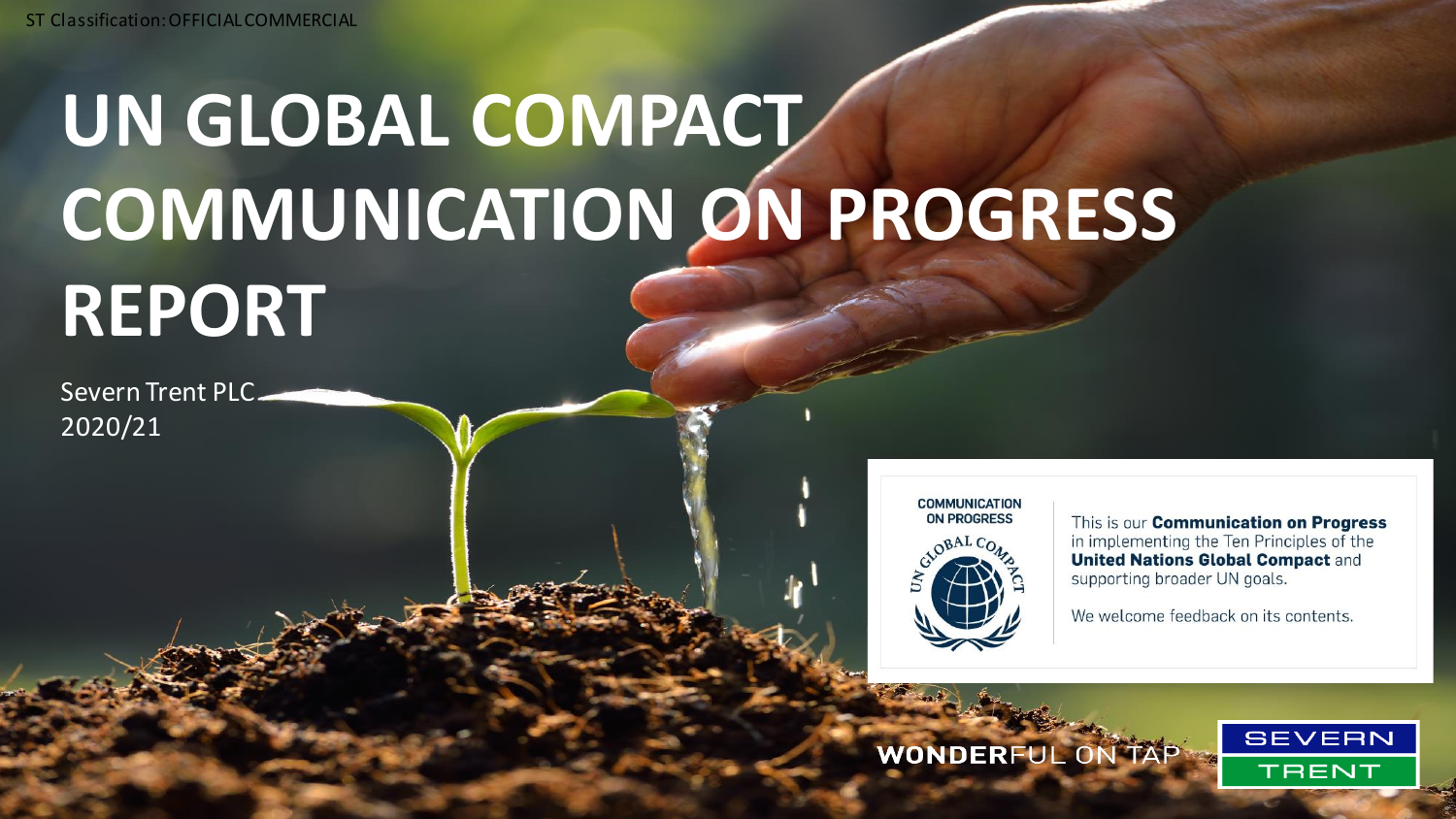## **CEO STATEMENT OF CONTINUED SUPPORT**

The UN Global Compact provides a universal language for corporate responsibility and a framework to guide all businesses regardless of size, complexity or location.

As a company taking care of one of life's essentials – water – we know that the resilience of our business is intrinsically linked to the resilience of our region, its communities and the natural environment. Our Sustainability Framework, launched in March 2020, is linked to the UN Sustainable Development Goals ('SDGs') and has three pillars:

- Taking care of the environment
- Helping people to thrive
- Being a company you can trust

This framework aligns with, and incorporates the 10 principles of the United Nations Global Compact covering human rights, labour, environment and anti-corruption. We have committed to supporting the United Nations Global Compact since 2004, and we are pleased to reaffirm our continued support.

Our [2021 Sustainability Report d](https://www.severntrent.com/content/dam/stw-plc/interactive-sustainability-report/publication/contents/templates/Severn_Trent_plc_Sustainability_Report_2021.pdf)escribes our approach and acts as a helpful guide to signpost the reader to external sources where we describe our ongoing commitments, and the policies and procedures we have in place to ensure that the Global Compact and its principles are integral to our business and the values we live by.

arina Cash

**Liv Garfield Chief Executive**

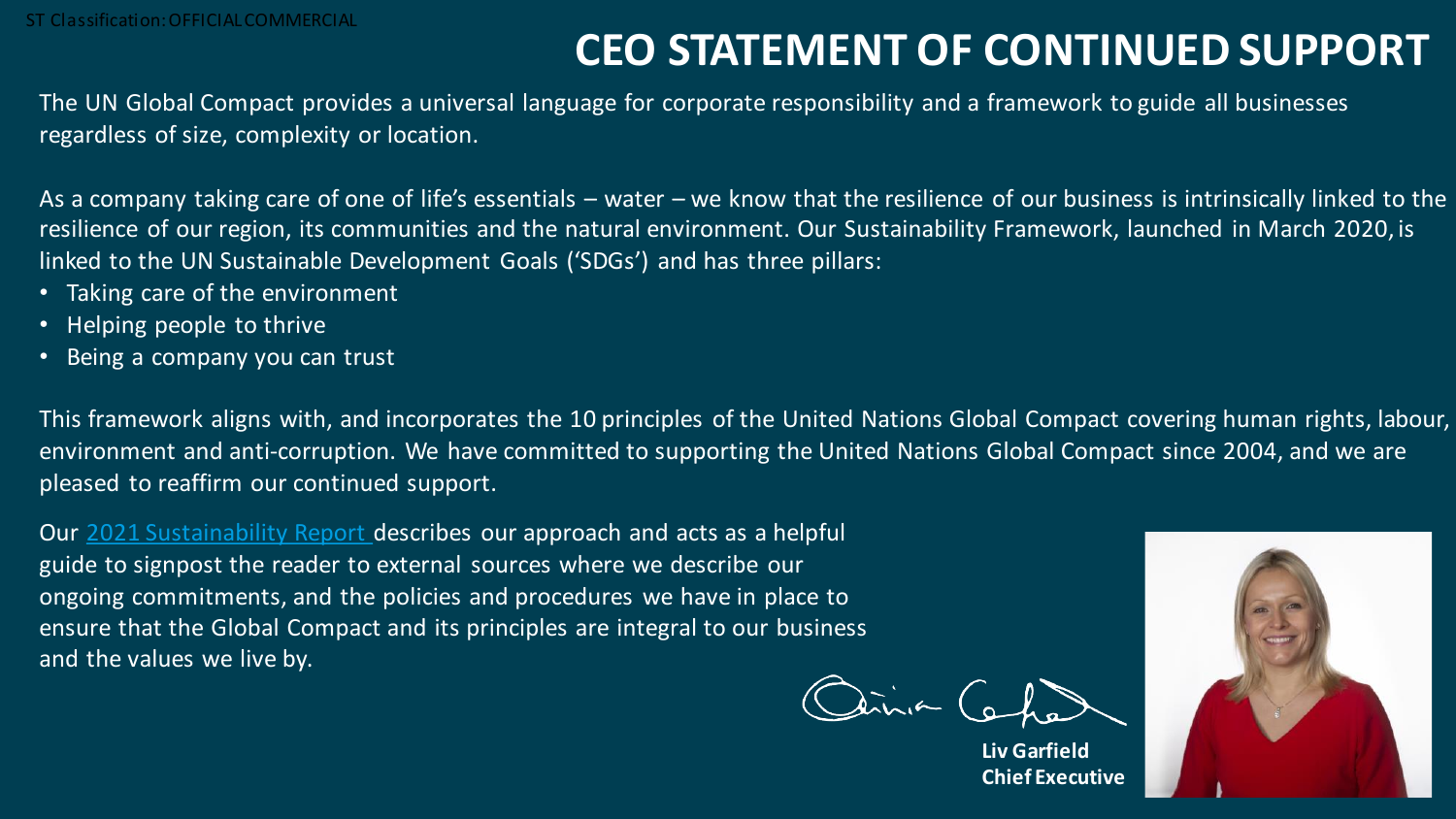## **Support of 10 principles of the UN Global Compact**

| <b>Global Compact Principle</b>                                                                                                                                                                       | ST Plc corresponding written statement                                                                                                     | <b>Sustainability Report Reference</b>                                                                                                              |
|-------------------------------------------------------------------------------------------------------------------------------------------------------------------------------------------------------|--------------------------------------------------------------------------------------------------------------------------------------------|-----------------------------------------------------------------------------------------------------------------------------------------------------|
| <b>Human Rights</b>                                                                                                                                                                                   |                                                                                                                                            |                                                                                                                                                     |
| Principle 1: Businesses should support and respect the<br>protection of internationally proclaimed human rights; and<br>Principle 2: make sure that they are not complicit in human<br>rights abuses. | Doing the Right thing Policy<br><b>Group Human Resources Policy</b><br><b>Modern Slavery Statement</b><br>Sustainable Supply Chain Charter | Additional Information, page 62<br>SASB/GRI Content Index, page 86-87<br>Building a better business, page 59                                        |
| Labour                                                                                                                                                                                                |                                                                                                                                            |                                                                                                                                                     |
| Principle 3: Businesses should uphold the freedom of<br>association and the effective recognition of the right to<br>collective bargaining;                                                           | <b>Group Human Resources Policy</b>                                                                                                        | <b>GRI Index Indicator 102-41</b>                                                                                                                   |
| Principle 4: the elimination of all forms of forced and<br>compulsory labour;                                                                                                                         | Doing the Right thing Policy<br><b>Modern Slavery Statement</b>                                                                            | Building a better business, page 59                                                                                                                 |
| Principle 5: the effective abolition of child labour; and                                                                                                                                             | Sustainable Supply Chain Charter                                                                                                           |                                                                                                                                                     |
| Principle 6: the elimination of discrimination in respect of<br>employment and occupation.                                                                                                            | Doing the Right thing Policy<br><b>Group Human Resources Policy</b>                                                                        | <b>Sustainability Framework, page 22</b><br><b>Building a better Business, page 50</b><br>Full data set, page 68<br>SASB/GRI Content Index, page 86 |